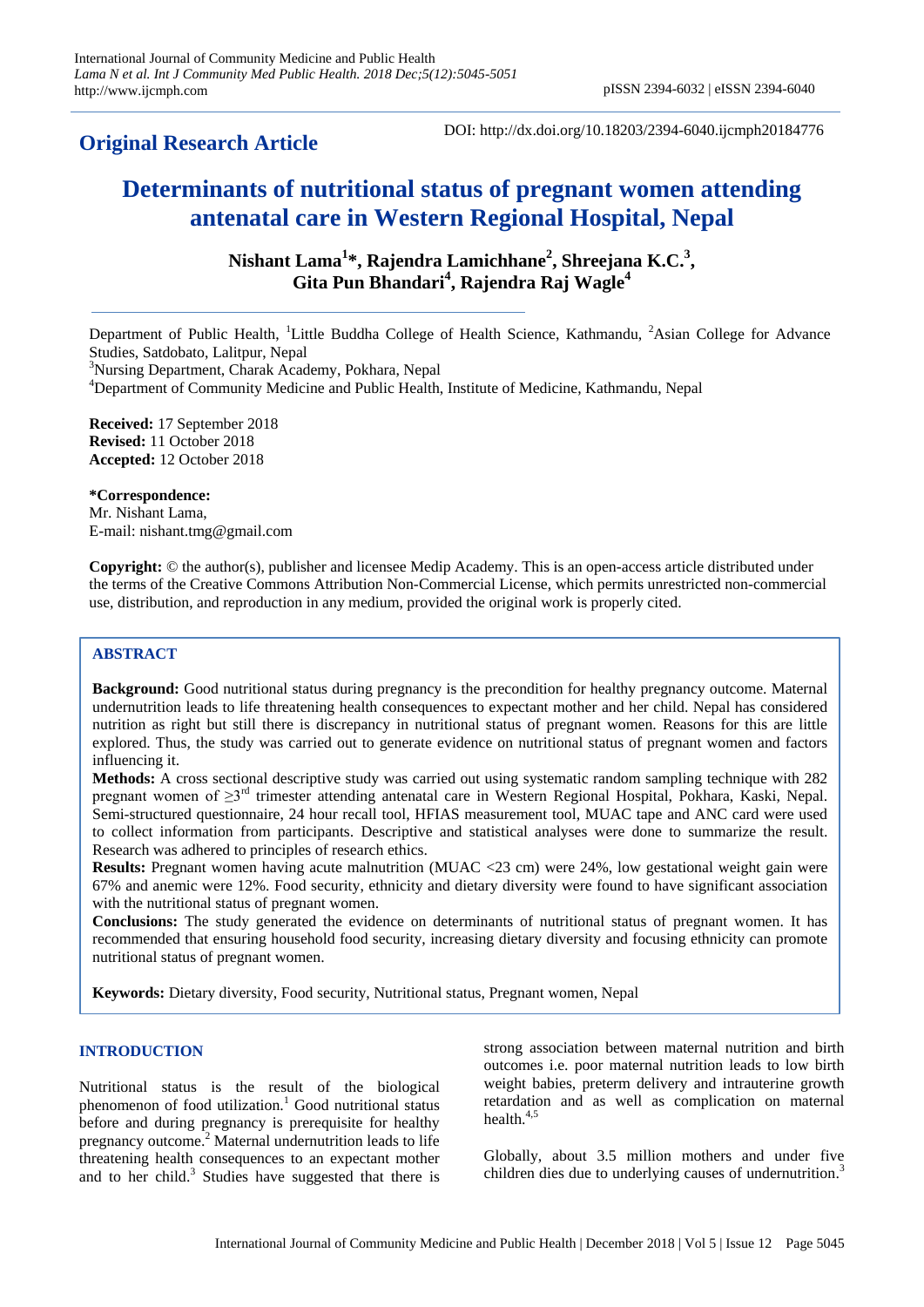In Nepal, pregnant women are more prone to be anemic (48%) than lactating (39%), non-pregnant and nonlactating women (33%). <sup>6</sup> According to PoSHAN study, the prevalence of low MUAC  $\langle$  <22.5) between pregnant women and non-pregnant women is 35% and 25% respectively.<sup>7</sup>

Previously, Millennium Development goal and now Sustainable Development Goal no. 2 have focused on improving maternal nutrition status.<sup>8</sup> The MSNP, National health policy 2014, National Nutrition Policy 2004 and National Nutrition Program have nutrition direction to combat malnutrition.<sup>3,9</sup> There is discrepancy in nutritional status of pregnant women in Nepal but reasons for this are little explored. Thus, this study was conducted to generate the evidence on nutritional status of pregnant women and factors influencing it.

## **METHODS**

A cross sectional study was done from January to February 2016. Pregnant women in or above third trimester attending ANC in Western Regional Hospital, Pokhara, Kaski, Nepal, who were willing to participate in the study and had ANC card since first visit were included as the study participants. Pregnant women with chronic diseases such as hypertension, diabetes, Tuberculosis and HIV/AIDS were excluded by study. Sample size was calculated using the formula,  $n = z^2 pq/e^2$ <sup>10</sup> and putting the prevalence of low MUAC (21.2%) among pregnant women of hill zone of Nepal in

formula, $<sup>7</sup>$  and adjusting 10% of nonresponse, the required</sup> sample size was 282. Systematic random sampling was carried to select participants. Ethical principle of respecting the human participant was maintained throughout the study and in report. Semi-structured questionnaire was used for obtaining demographic, socioeconomic and cultural taboos related information; Household Food Insecurity Access Scale measurement tool for measuring household food security status; 24 hour recall tool for getting dietary information; adult MUAC tape for measuring muscle mass status of mid upper arm; and ANC card for observing record of gestational weight gain and anemia status (haemoglobin level) were used.11,12 Data entry were done in EpiData version 3.1 and analyzed in SPSS version 20. Data were summarized using descriptive statistics; further chi square test and logistic regression were used to check associations among variables. Collinearity diagnostic test of variables associated in bivariate analysis at p≤0.20, were considered for multivariate analysis.

## **RESULTS**

This study revealed, 23.8% of the pregnant women were acutely malnourished (MUAC less than 23 cm), 67% were having low gestational weight gain (less than 10 kg) and 12.1% were anaemic (hemoglobin level less than 11 gm/dl) (Table 1).

#### **Table 1: Nutritional status of participants (n=282).**

| <b>Characteristics</b>          | Category                               | <b>Number</b> | Percentage $(\% )$ |
|---------------------------------|----------------------------------------|---------------|--------------------|
|                                 | $\geq$ 23 cm (Normal)                  | 215           | 76.2               |
| <b>MUAC</b> of the participants | $<$ 23 cm (acute malnutrition)         | 67            | 23.8               |
|                                 | $\geq$ 10 kg (normal)                  | 93            | 33                 |
| <b>Gestational weight gain</b>  | $\langle 10 \text{ kg}$ (below normal) | 189           | 67                 |
|                                 | $\geq$ 11 gm/dl (non anaemic)          | 248           | 87.9               |
| <b>Hemoglobin level</b>         | $\langle 11 \text{ gm/dl}$ (anaemic)   | 34            | 12.1               |

\*Statistically significant association (p<0.05).

## **Table 2a: Association with mid upper arm circumference of pregnant women.**

| <b>Characteristics</b> | MUAC of the participant $N$ (%) |           |                     |          |
|------------------------|---------------------------------|-----------|---------------------|----------|
|                        | $>23$ cm                        | $<$ 23 cm | <b>Total sample</b> | P value  |
| Age (in years)         |                                 |           |                     |          |
| $\geq$ 20              | 191 (78.9)                      | 51(21.1)  | 242                 | $0.009*$ |
| $<$ 20                 | 24(60.0)                        | 16(40.0)  | 40                  |          |
| <b>Ethnicity</b>       |                                 |           |                     |          |
| Dalit/Madhesi/Muslim   | 48 (66.7)                       | 24(33.3)  | 72                  |          |
| Janjati                | 61 (84.7)                       | 11(15.3)  | 72                  | $0.038*$ |
| Brahmin/Chhetri/Others | 106(76.8)                       | 32(23.2)  | 138                 |          |
| <b>Education level</b> |                                 |           |                     |          |
| No formal education    | 12(66.7)                        | 6(33.3)   | 18                  | $0.047*$ |
| <b>Below SLC</b>       | 86 (70.5)                       | 36(29.5)  | 122                 |          |
| Above SLC              | 117 (82.4)                      | 25(17.6)  | 142                 |          |

Continued.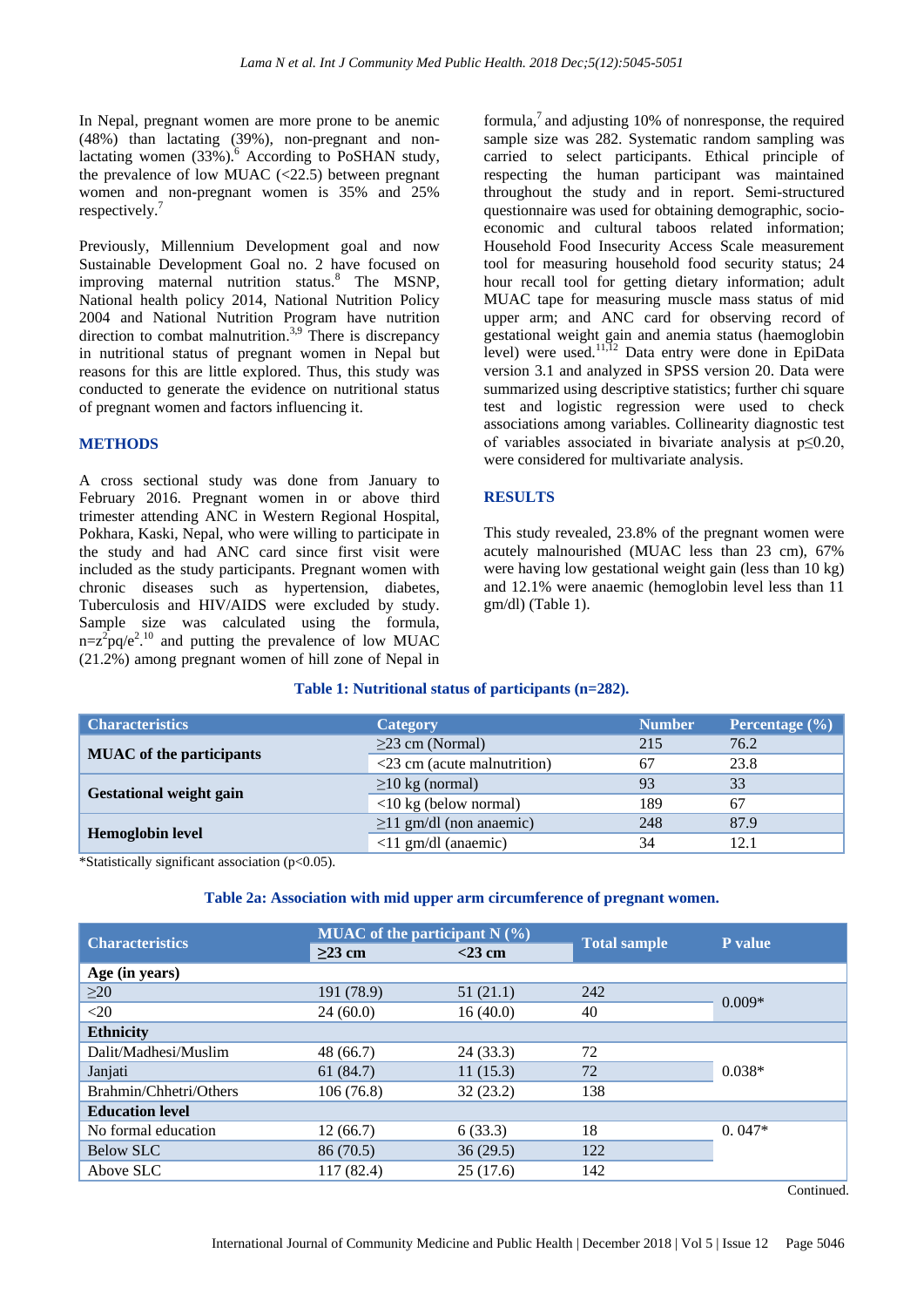|                                            | MUAC of the participant $N$ (%) |           |                     |                |
|--------------------------------------------|---------------------------------|-----------|---------------------|----------------|
| <b>Characteristics</b>                     | $>23$ cm                        | $<$ 23 cm | <b>Total sample</b> | <b>P</b> value |
| Occupation of the participant              |                                 |           |                     |                |
| Unpaid $*^1$                               | 183 (75.3)                      | 60(24.7)  | 243                 | 0.358          |
| $\overline{\text{Paid}^{*2}}$              | 32(82.1)                        | 7(17.9)   | 39                  |                |
| <b>Husband's occupation</b>                |                                 |           |                     |                |
| Unpaid* <sup>3</sup><br>Paid* <sup>4</sup> | 22(78.6)                        | 6(21.4)   | 28                  | 0.760          |
|                                            | 193 (76.0)                      | 61(24.0)  | 254                 |                |

\*Statistically significant association (p<0.05) \*1house wife/student/agriculture \*2wage/ salary/ business \*3unemployed/student/ agriculture \*<sup>4</sup>wage/salary/business/labour migrant.

## **Table 2b: Association with mid upper arm circumference of pregnant women.**

| <b>Characteristics</b>         | MUAC of the participant $N$ (%) |           | <b>Total sample</b> | P value  |
|--------------------------------|---------------------------------|-----------|---------------------|----------|
|                                | $>23$ cm                        | $<$ 23 cm |                     |          |
| Household income               |                                 |           |                     |          |
| $\geq$ Average (Rs 30,121)     | 89 (84.8)                       | 16(15.2)  | 105                 | $0.010*$ |
| $\langle$ Average              | 126(71.2)                       | 51 (28.8) | 177                 |          |
| <b>Food taboos</b>             |                                 |           |                     |          |
| Yes                            | 79 (81.4)                       | 18(18.6)  | 97                  | 0.137    |
| N <sub>o</sub>                 | 136(73.5)                       | 49(26.5)  | 185                 |          |
| <b>Household food security</b> |                                 |           |                     |          |
| Food secure                    | 185(77.7)                       | 53(22.3)  | 238                 | 0.172    |
| Food insecure                  | 30(68.2)                        | 14(31.8)  | 44                  |          |
| <b>Dietary diversity</b>       |                                 |           |                     |          |
| High                           | 85 (84.2)                       | 16(15.8)  | 101                 |          |
| Medium                         | 103(74.6)                       | 35(25.4)  | 138                 | $0.019*$ |
| Lowest                         | 27(62.8)                        | 16(37.2)  | 43                  |          |

\*Statistically significant association (p<0.05).

## **Table 3a: Association with gestational weight gain.**

| <b>Characteristics</b>        | Gestational weight gain, $N$ (%) |           | <b>Total sample</b> |         |
|-------------------------------|----------------------------------|-----------|---------------------|---------|
|                               | $\geq$ 10 kg                     | $<$ 10 kg |                     | P value |
| Age (in years)                |                                  |           |                     |         |
| $\geq$ 20                     | 82(33.9)                         | 160(66.1) | 242                 | 0.426   |
| $<$ 20                        | 11(27.5)                         | 29(72.5)  | 40                  |         |
| <b>Ethnicity</b>              |                                  |           |                     |         |
| Dalit/Madhesi/Muslim          | 20(27.8)                         | 52 (72.2) | 72                  |         |
| Janjati                       | 25(34.7)                         | 47(65.3)  | 72                  | 0.547   |
| Brahmin/Chhetri/Others        | 48 (34.8)                        | 90(65.2)  | 138                 |         |
| <b>Education level</b>        |                                  |           |                     |         |
| No formal education           | 6(33.3)                          | 12(66.7)  | 18                  |         |
| <b>Below SLC</b>              | 35(28.7)                         | 87(71.3)  | 122                 | 0.393   |
| Above SLC                     | 52 (36.6)                        | 90(63.4)  | 142                 |         |
| Occupation of the participant |                                  |           |                     |         |
| Unpaid $*^1$                  | 75 (30.9)                        | 168(69.1) | 243                 |         |
| Paid* $2$                     | 18 (46.2)                        | 21(53.8)  | 39                  | 0.059   |
| <b>Husband's occupation</b>   |                                  |           |                     |         |
| Unpaid $*$ <sup>3</sup>       | 9(32.1)                          | 19(67.9)  | 28                  |         |
| Paid $*^4$                    | 84 (33.1)                        | 170(66.9) | 254                 | 0.921   |

\*Statistically significant association (p<0.05) \*<sup>1</sup>house wife/student/agriculture \*<sup>2</sup>wage/ salary/ business \*<sup>3</sup>unemployed/student/ agriculture \*<sup>4</sup>wage/salary/business/labour migrant.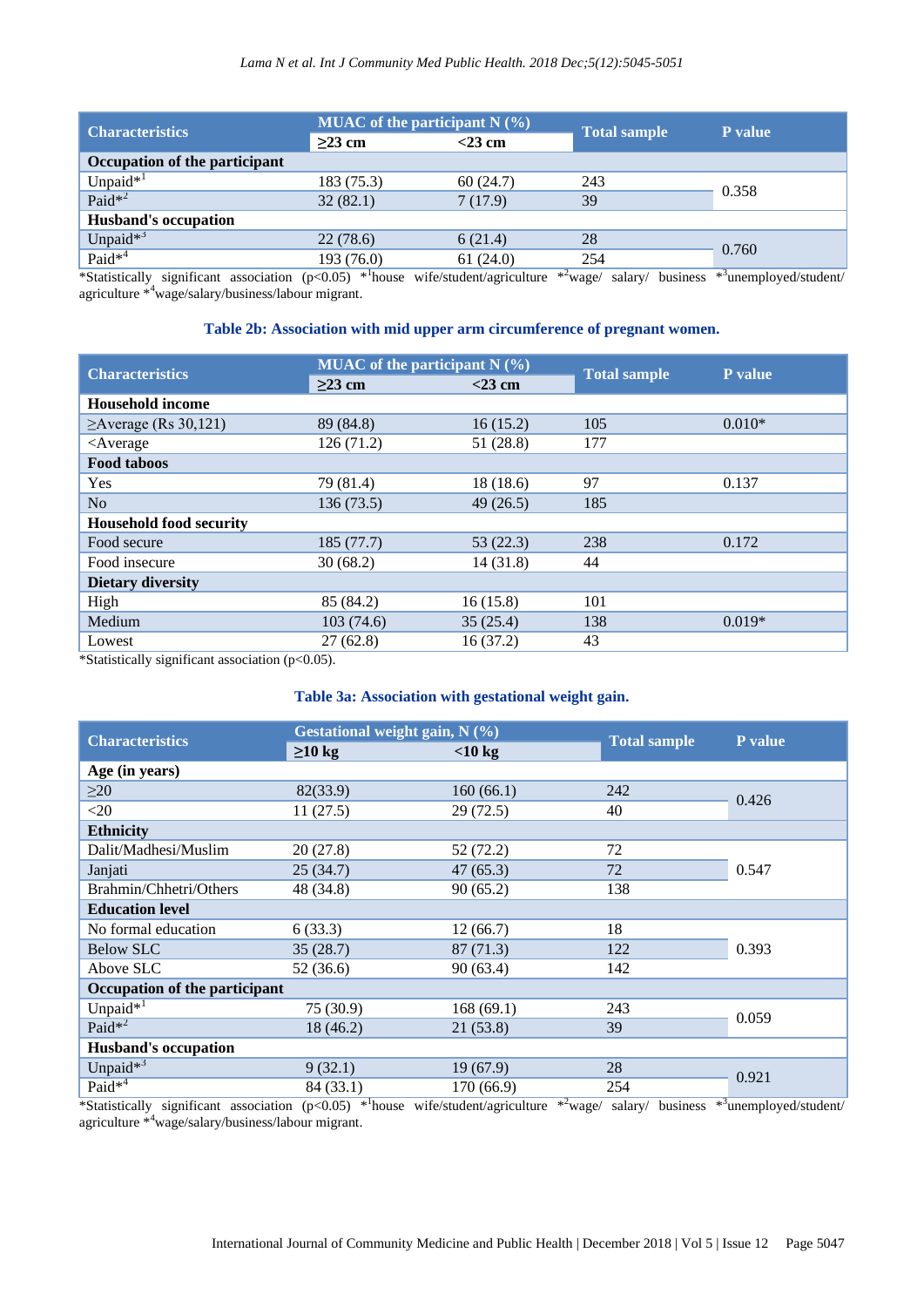## **Table 3b: Association with gestational weight gain.**

| <b>Characteristics</b>         | Gestational weight gain, $N$ (%) |            |                     |          |
|--------------------------------|----------------------------------|------------|---------------------|----------|
|                                | $\geq$ 10 kg                     | $<$ 10 kg  | <b>Total sample</b> | P value  |
| <b>Household income</b>        |                                  |            |                     |          |
| $\geq$ Average (Rs 30,121)     | 44 (41.9)                        | 61(58.1)   | 105                 | $0.014*$ |
| $\langle$ Average              | 49 (27.7)                        | 128 (72.3) | 177                 |          |
| <b>Food taboos</b>             |                                  |            |                     |          |
| Yes                            | 37(38.1)                         | 60(61.9)   | 97                  |          |
| No                             | 56(30.3)                         | 129(69.7)  | 185                 | 0.182    |
| <b>Household food security</b> |                                  |            |                     |          |
| Food secure                    | 85(35.7)                         | 153(64.3)  | 238                 | $0.023*$ |
| Food insecure                  | 8(18.2)                          | 36(81.8)   | 44                  |          |
| <b>Dietary diversity</b>       |                                  |            |                     |          |
| High                           | 48 (47.5)                        | 53 (52.5)  | 101                 |          |
| Medium                         | 35(25.4)                         | 103(74.6)  | 138                 | $0.001*$ |
| Lowest                         | 10(23.3)                         | 33 (76.7)  | 43                  |          |

\*Statistically significant association (p<0.05).

## **Table 4a: Association with anemia status of pregnant women.**

|                               | Anemia status ( $\overline{Hb}$ level) N $(%)$ |             |                               |         |
|-------------------------------|------------------------------------------------|-------------|-------------------------------|---------|
| <b>Characteristics</b>        | $\geq$ 11 g/dl                                 | $<$ 11 g/dl | <b>Total Sample</b>           | P value |
| Age (in years)                |                                                |             |                               |         |
| $\geq$ 20                     | 215 (88.8)                                     | 27(11.2)    | 242                           | 0.254   |
| $<$ 20                        | 33(82.5)                                       | 7(17.5)     | 40                            |         |
| <b>Ethnicity</b>              |                                                |             |                               |         |
| Dalit/Madhesi/Muslim          | 61 (84.7)                                      | 11(15.3)    | 72                            |         |
| Janjati                       | 62(86.1)                                       | 10(13.9)    | 72                            | 0.398   |
| Brahmin/Chhetri/Others        | 125 (90.6)                                     | 13(9.4)     | 138                           |         |
| <b>Education level</b>        |                                                |             |                               |         |
| No formal education           | 16(88.9)                                       | 2(11.1)     | 18                            |         |
| <b>Below SLC</b>              | 107(87.7)                                      | 15(12.3)    | 122                           | 0.989   |
| Above SLC                     | 125 (88.0)                                     | 17(12.0)    | 142                           |         |
| Occupation of the participant |                                                |             |                               |         |
| Unpaid $\overline{A^{*}}$     | 214(88.1)                                      | 29 (11.9)   | 243                           |         |
| Paid <sup>*2</sup>            | 34 (87.2)                                      | 5(12.8)     | 39                            | 0.875   |
| <b>Husband's occupation</b>   |                                                |             |                               |         |
| Unpaid $*^3$                  | 24(85.7)                                       | 4(14.3)     | 28                            |         |
| $Paid*4$                      | 224 (88.2)<br>$\overline{13}$                  | 30(11.8)    | 254<br>$\cdot$ $\overline{4}$ | 0.703   |

\*<sup>1</sup>house wife/student/agriculture \*<sup>2</sup>wage/ salary/ business \*<sup>3</sup>unemployed/student/agriculture \*<sup>4</sup>wage/salary/business/labour migrant.

## **Table 4b: Association with anemia status of pregnant women.**

| <b>Characteristics</b>         | Anemia status (Hb level) N (%) |             | <b>Total sample</b> | <b>P</b> value |
|--------------------------------|--------------------------------|-------------|---------------------|----------------|
|                                | $\geq$ 11 g/dl                 | $<$ 11 g/dl |                     |                |
| <b>Household Income</b>        |                                |             |                     |                |
| $\geq$ Average (Rs 30121)      | 95(90.5)                       | 10(9.5)     | 105                 | 0.314          |
| $\triangle$ Average            | 153 (86.4)                     | 24(13.6)    | 177                 |                |
| <b>Food taboos</b>             |                                |             |                     |                |
| Yes                            | 84 (86.6)                      | 13 (13.4)   | 97                  |                |
| N <sub>o</sub>                 | 164 (88.6)                     | 21(11.4)    | 185                 | 0.615          |
| <b>Household food security</b> |                                |             |                     |                |
| Food secure                    | 209(87.8)                      | 29(12.2)    | 238                 | 0.878          |
| Food insecure                  | 39 (88.6)                      | 5(11.4)     | 44                  |                |

Continued.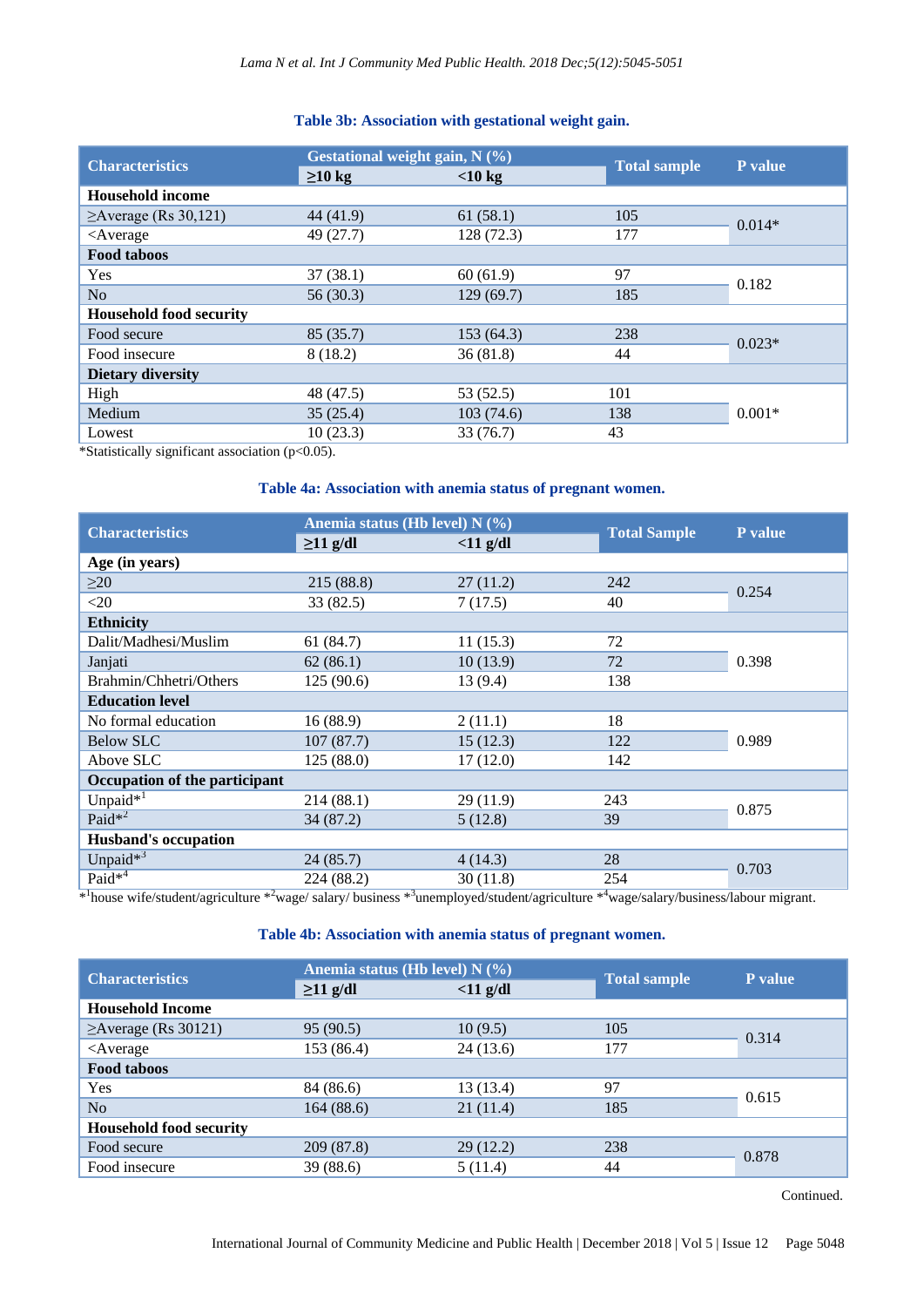| <b>Characteristics</b>   | Anemia status (Hb level) $N$ (%) |             | <b>P</b> value<br><b>Total sample</b> |          |
|--------------------------|----------------------------------|-------------|---------------------------------------|----------|
|                          | $\geq$ 11 g/dl                   | $<$ 11 g/dl |                                       |          |
| <b>Dietary diversity</b> |                                  |             |                                       |          |
| High                     | 90(89.1)                         | 11(10.9)    | 101                                   |          |
| Medium                   | 125(90.6)                        | 13(9.4)     | 138                                   | $0.047*$ |
| Lowest                   | 33 (76.7)                        | 10(23.3)    | 43                                    |          |

\*Statistically significant association (p<0.05)

## **Table 5: Independent association with MUAC of the pregnant women.**

| <b>Characteristics</b>                                                   | <b>Low MUAC</b> |            |                 |          |  |
|--------------------------------------------------------------------------|-----------------|------------|-----------------|----------|--|
|                                                                          | B               | <b>AOR</b> | 95% CI          | P value  |  |
| <b>Constant</b>                                                          | 0.710           |            |                 |          |  |
| Age of the participant (in years)                                        |                 |            |                 |          |  |
| $\geq$ 20                                                                | $-0.714$        | 0.490      | $0.226 - 1.060$ | 0.070    |  |
| $<$ 20 (Ref)                                                             |                 |            |                 |          |  |
| <b>Ethnicity</b>                                                         |                 |            |                 |          |  |
| Dalit/Madhesi/Muslim                                                     | 0.010           | 0.990      | $0.475 - 2.064$ | 0.978    |  |
| Janajati                                                                 | $-0.889$        | 0.411      | $0.178 - 0.950$ | $0.037*$ |  |
| Brahmin/Chhetri/Others (Ref.)                                            |                 |            |                 |          |  |
| <b>Education level</b>                                                   |                 |            |                 |          |  |
| No formal education                                                      | 0.668           | 1.950      | $0.562 - 6.768$ | 0.293    |  |
| $<$ SLC                                                                  | 0.379           | 1.461      | $0.723 - 2.953$ | 0.291    |  |
| $\geq$ SLC (Ref.)                                                        |                 |            |                 |          |  |
| <b>Household income</b>                                                  |                 |            |                 |          |  |
| $\geq$ Average (Rs 30,121)                                               | $-0.578$        | 0.561      | $0.286 - 1.098$ | 0.092    |  |
| <average (ref.)<="" td=""><td></td><td></td><td></td><td></td></average> |                 |            |                 |          |  |
| <b>Food taboos</b>                                                       |                 |            |                 |          |  |
| Yes                                                                      | $-0.502$        | 0.605      | $0.312 - 1.174$ | 0.605    |  |
| No (Ref.)                                                                |                 |            |                 |          |  |
| <b>Household food security</b>                                           |                 |            |                 |          |  |
| Food secure                                                              | $-0.462$        | 0.630      | $0.296 - 1.342$ | 0.231    |  |
| Food insecure (Ref.)                                                     |                 |            |                 |          |  |
| <b>Dietary diversity</b>                                                 |                 |            |                 |          |  |
| High                                                                     | 0.855           | 0.425      | $0.175 - 1.035$ | 0.060    |  |
| Medium                                                                   | 0.627           | 0.534      | $0.247 - 1.153$ | 0.110    |  |
| Lowest (Ref.)                                                            |                 |            |                 |          |  |

## **Table 6: Independent association with gestational weight gain of the participant.**

|                                                                          | <b>Gestational weight gain below normal</b> |            |                 |                |  |
|--------------------------------------------------------------------------|---------------------------------------------|------------|-----------------|----------------|--|
| <b>Characteristics</b>                                                   | B                                           | <b>AOR</b> | 95% CI          | <b>P</b> value |  |
| <b>Constant</b>                                                          | 1.885                                       |            |                 |                |  |
| <b>Occupation of participants</b>                                        |                                             |            |                 |                |  |
| Unpaid                                                                   | 0.481                                       | 1.617      | 0.789-3.313     | 0.189          |  |
| Paid (Ref.)                                                              |                                             |            |                 |                |  |
| <b>Household income</b>                                                  |                                             |            |                 |                |  |
| $\geq$ Average (Rs 30 121)                                               | $-0.402$                                    | 0.669      | $0.391 - 0.146$ | 0.143          |  |
| <average (ref.)<="" td=""><td></td><td></td><td></td><td></td></average> |                                             |            |                 |                |  |
| <b>Food taboos</b>                                                       |                                             |            |                 |                |  |
| Yes                                                                      | $-0.322$                                    | 0.725      | $0.418 - 1.257$ | 0.252          |  |
| No (Ref.)                                                                |                                             |            |                 |                |  |
| <b>Household food security</b>                                           |                                             |            |                 |                |  |
| Food secure                                                              | $-0.922$                                    | 0.398      | $0.170 - 0.928$ | $0.033*$       |  |
| Food insecure (Ref.)                                                     |                                             |            |                 |                |  |

Continued.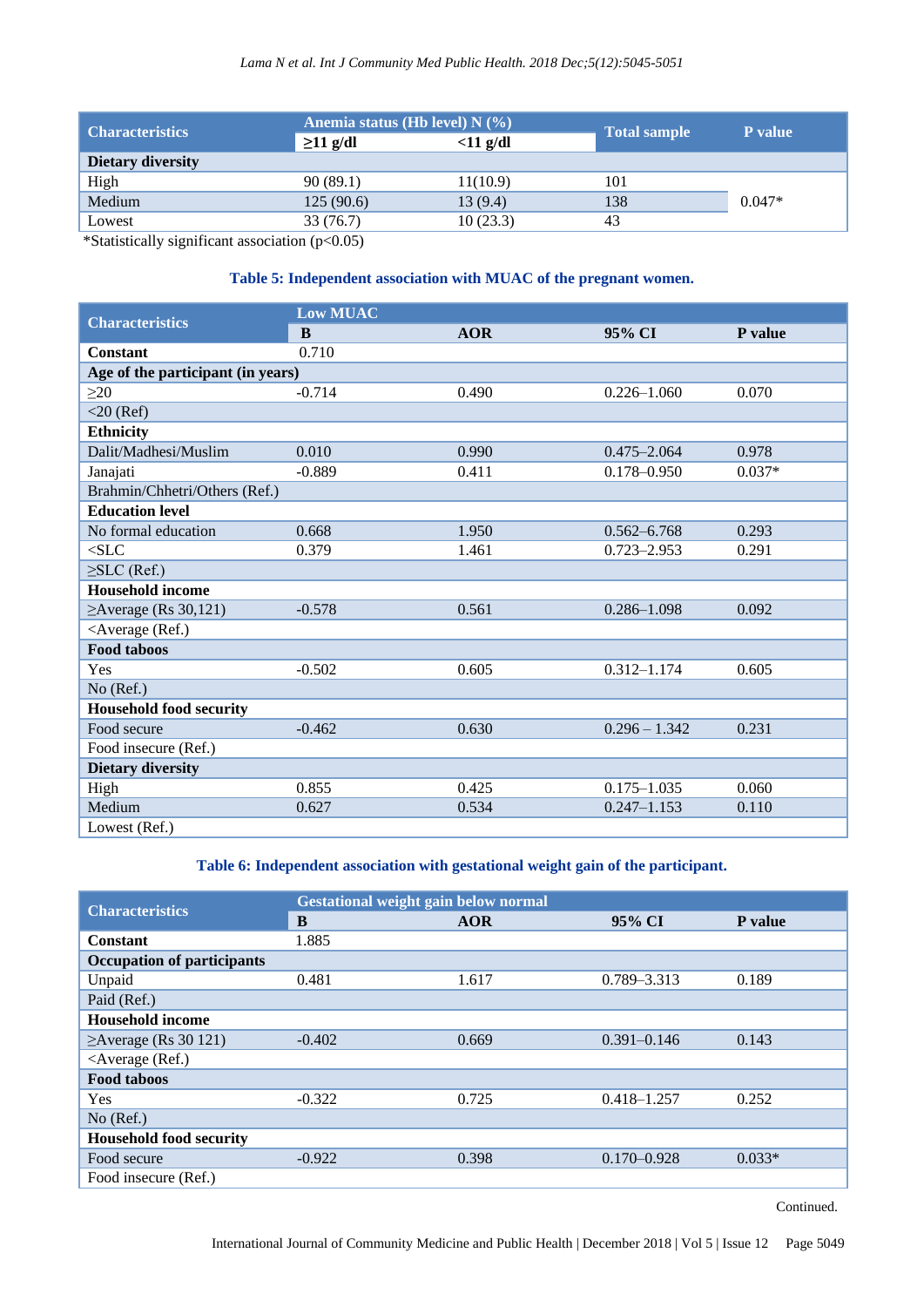|                          | <b>Gestational weight gain below normal</b> |            |                 |                |
|--------------------------|---------------------------------------------|------------|-----------------|----------------|
| <b>Characteristics</b>   | B                                           | <b>AOR</b> | 95% CI          | <b>P</b> value |
| <b>Dietary diversity</b> |                                             |            |                 |                |
| High                     | $-1.012$                                    | 0.364      | $0.159 - 0.830$ | $0.016*$       |
| Medium                   | $-0.176$                                    | 0.839      | $0.370 - 1.899$ | 0.673          |
| Lowest (Ref.)            |                                             |            |                 |                |

**Table 7: Independent association with anemia status (Hb level).**

| Characteristics          | <b>Anemic</b> |            |                 |                |
|--------------------------|---------------|------------|-----------------|----------------|
|                          | B             | <b>AOR</b> | 95% CI          | <b>P</b> value |
| <b>Constant</b>          | $-1.194$      |            |                 |                |
| <b>Dietary diversity</b> |               |            |                 |                |
| High                     | $-0.908$      | 0.403      | $0.157 - 1.037$ | 0.060          |
| Medium                   | $-1.069$      | 0.343      | $0.138 - 0.852$ | $0.021*$       |
| $I_{\text{ouport}}(Ref)$ |               |            |                 |                |

Lowest (Ref.)

Ref. = Reference Category, AOR= Adjusted Odds Ratio, \*Statistically significant association (p<0.05).

Chi square test found that age, ethnicity, education level, household income and dietary diversity of pregnant women were significantly associated with their MUAC (Table 2a, 2b). Similarly, household income, household food security and dietary diversity of the pregnant women were significantly associated with their gestational weight gain (Table 3b). But none of the demographic, socioeconomic, cultural factors and food security were significantly associated with anemia status of pregnant women except their dietary diversity (Table 4a, 4b).

Binary logistic regression revealed that pregnant women being Janajati were 58.9% less likely to be acutely malnourished (MUAC <23 cm) as compared to Brahmin/ Chhetri/Other (AOR: 0.411, CI: 0.178 – 0.950, p=0.037) (Table 5). Similarly, food secured pregnant women were 60.2% less likely to have low gestational weight gain as compared to food insecure (AOR: 0.398, CI: 0.170– 0.928, p=0.033) and pregnant women having high dietary diversity were 63.6% less likely to have low gestational weight gain as compared to their counterpart (AOR: 0.364, CI: 0.159–0.830, p=0.016) (Table 6). Pregnant women having medium dietary diversity were 65.7% less likely to be anemic as compared to those having lowest dietary diversity (AOR: 0.343, CI: 0.138–0.852, p=0.021) (Table 7).

#### **DISCUSSION**

This study evoked that about 24% of the pregnant women were acutely malnourished (MUAC<23 cm) which is slightly higher than the result shown by PoSHAN study. This may be because of 0.5 cm difference in cutoff point of MUAC between these two studies. <sup>7</sup> But a cross sectional study done on patient files from the maternity ward at Okhaldhunga Community Hospital in Nepal found similar prevalence of undernourished.<sup>13</sup> The prevalence of low gestational weight gain in this study was less (67%) than the prevalence (80%) found by a hospital based case control study conducted in Dhulikhel hospital, Nepal.<sup>14</sup> Prevalence of anemia among pregnant women were 4 times less as compared to the findings of NDHS 2011.<sup>6</sup>

None of the socioeconomic, cultural, household food security and demographic factors had significant independent association with MUAC of pregnant women except ethnicity. However, unadjusted data of dietary diversity showed a significant association with MUAC of the pregnant women. These associations were supported by the study done in rural Northern Bangladesh and India respectively.<sup>14</sup>

Only household food security and dietary diversity had significant independent association with gestational weight gain but unadjusted data showed a significant association between household income and gestational weight gain. These findings were supported by the study done in Malaysia, Pakistan and Bangladesh. 4,14 Whereas the study done in Nigeria reflected that age, education and occupation of the participants also have significant association with gestational weight gain. $14$ 

Dietary diversity was the only factor which had significant association with anemia status of pregnant women in the study but the study done in Pakistan contrast with this finding. <sup>4</sup> Whereas, study done in Bangladesh and Nepal revealed that maternal anemia was associated with age, education level and income. 14,15

## **CONCLUSION**

The study concluded that about one fourth of the pregnant women were acutely malnourished, more than two third were below normal gestational weight gain and more than one tenth were anemic. Ethnicity, food security and dietary diversity were the factors having significant association with nutritional status of pregnant women. So, these factors should be given special consideration to improve nutritional status of pregnant women.